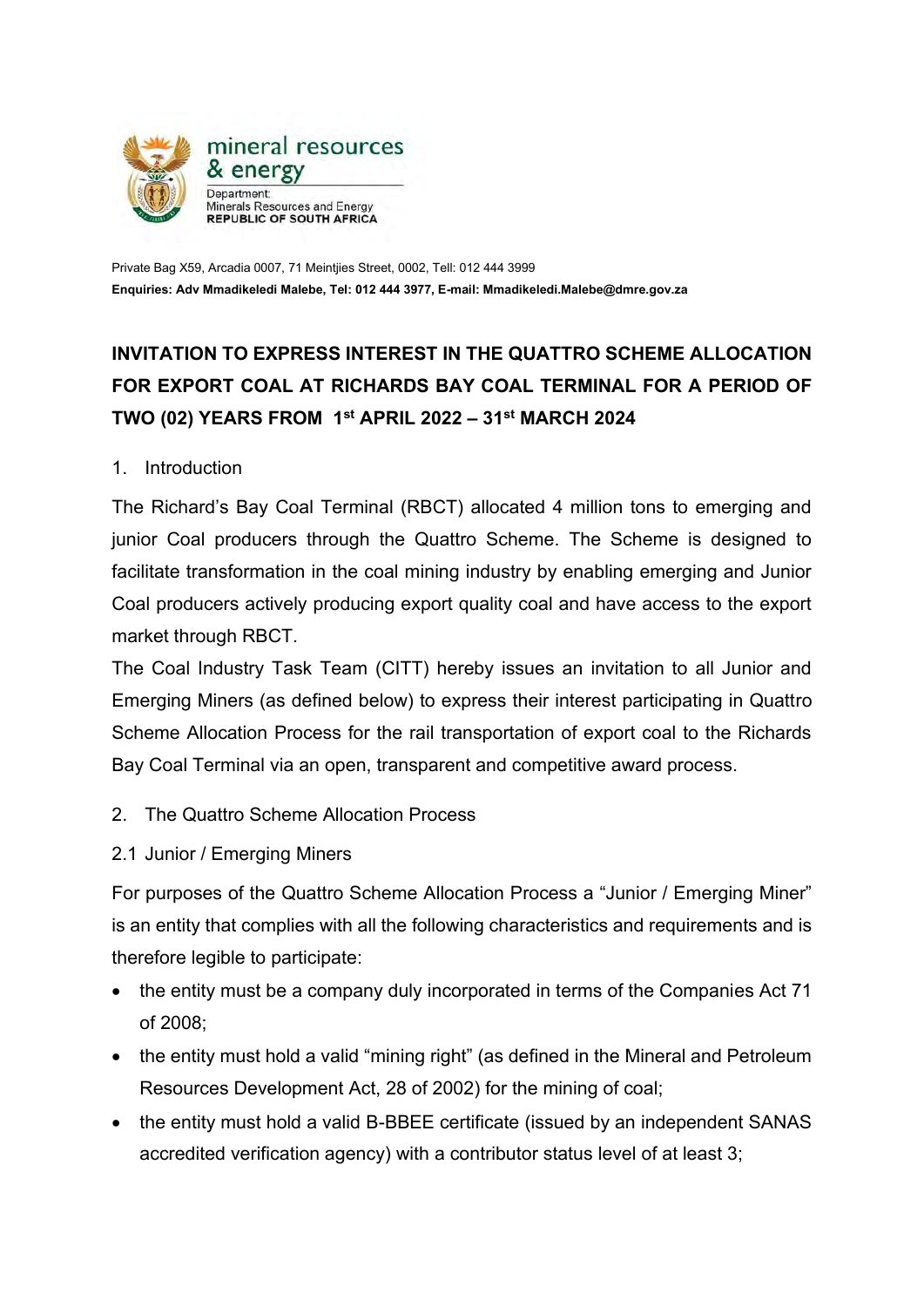- the entity must have a combined direct and/or indirect ownership (in the form of fully voting and participating shares) by "black people" (as this term is defined in the Broad-Based Black Economic Empowerment Act 53 of 2003) of at least 26%
- The applicant should comply with the Mining Charter of 2018.
- Actively mining coal or will start mining within a period 12 months of issuing of a mining right.

In addition, only Junior / Emerging Miners who produce and who seek to export RB1 and/or RB3 coal may participate in the Quattro Scheme Allocation Process.

Furthermore, Junior / Emerging Miners will be required to demonstrate that they own. are in the process of constructing or have secured access to and use of (for at least the duration of the Contract Period) a railway siding which can accommodate a train consisting of at least 100 rail wagons in respect of each single loading, or which will be capable of doing so from 1<sup>st</sup> April 2022. Mining permit holders, coal mining agents, coal traders, intermediaries, logistics and marketing companies may not participate in the Quattro Scheme Allocation Process.

## $2.2^{\circ}$ **Available Capacity**

The aggregate allocation that is available to Junior / Emerging Miners in terms of the Quattro Scheme Allocation Process is 953 000 tonnes per annum. This serves to inform all Junior/Emerging Miners that applications for Quattro allocation are now open for twenty-one (21) working days with effect from the 01 September 2021.

NB: Preference will be given to companies with high level of BEE ownership, including youth and women. The current Quattro members do not have to apply.

Closing date: 30 September 2021 at 16H00.

Contact Persons: Ntshele Phasha at (013) 653 0500 / 082 713 6145; email: Ntshele.Phasha@dmre.gov.za.

Adv. Mmadikeledi Malebe

**CITT Chairperson** Date:  $3$  Hug  $302$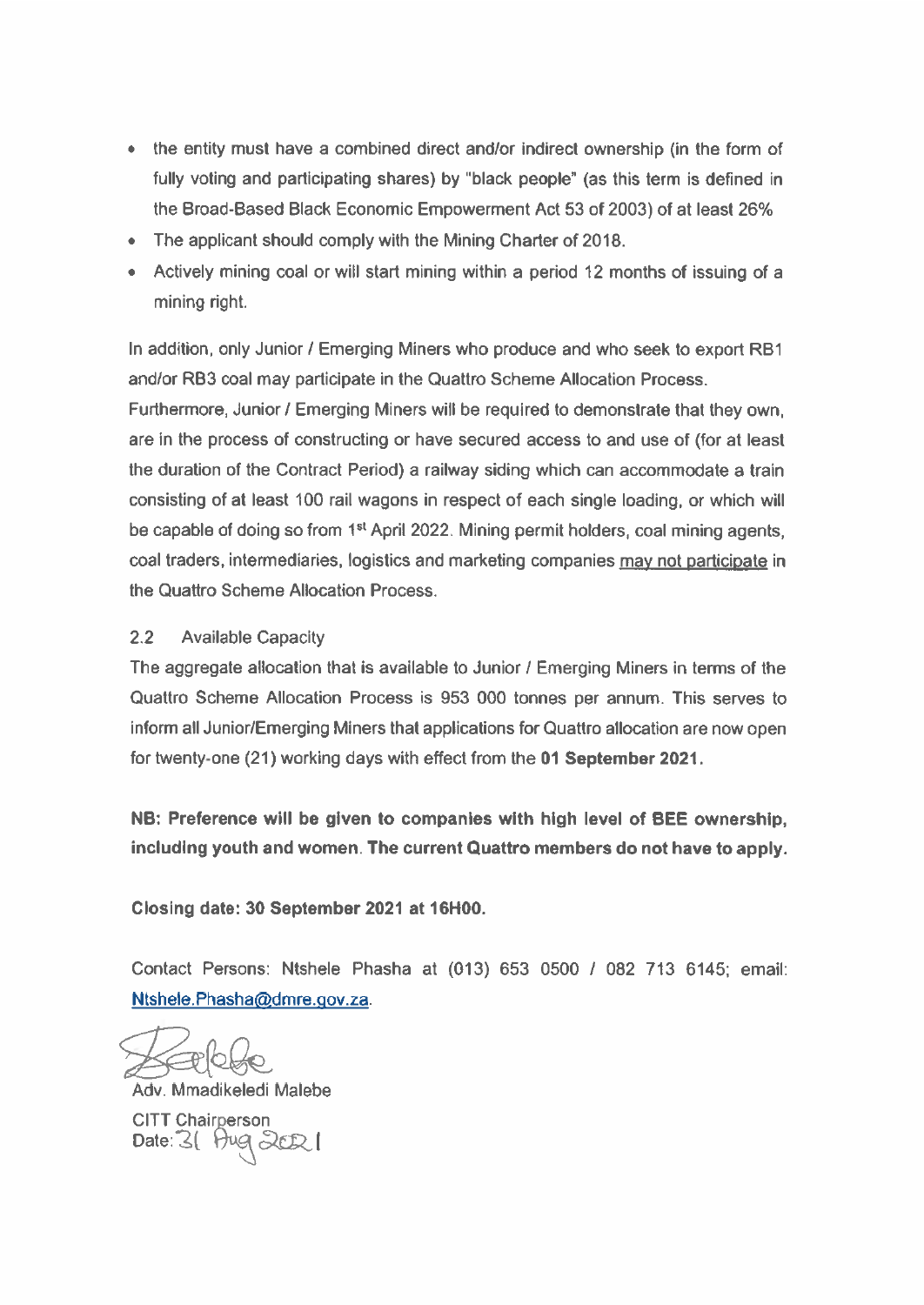## APPLICATION FOR QUATTRO ALLOCATION YEAR 2022 - 2024

 $\mathbb{I}$ 

| <b>APPLICANT DETAILS</b><br>1.                                              |                                   |
|-----------------------------------------------------------------------------|-----------------------------------|
| 1.1 Company name                                                            |                                   |
| 1.2 Legal structure                                                         |                                   |
| (Company or Close Corp)                                                     |                                   |
| <b>1.3 Registration Number</b><br>(Attach certified copies of CM/CK papers) |                                   |
| 1.4.                                                                        |                                   |
| 1.4.1 Mining right Ref no                                                   |                                   |
| (Attach MR copy)                                                            |                                   |
| 1.4.2 Mining Right Registration number                                      |                                   |
| 1.4.3 SARS - Export Licence copy                                            |                                   |
| 1.4.4 Public liability insurance                                            |                                   |
| 1.4.5 Letter of good standing                                               |                                   |
| 1.5. Income Tax Number                                                      |                                   |
| (Attach Tax Pin certificate)                                                |                                   |
| 1.6. VAT Registration Number                                                |                                   |
| 1.7                                                                         | (Administration)                  |
| 1.7.1 Registered Business<br><b>Address</b>                                 |                                   |
| 1.7.2 Physical Address                                                      |                                   |
|                                                                             |                                   |
| 1.7.3 Postal Address                                                        |                                   |
|                                                                             |                                   |
| <b>Telephone Number</b><br>1.7.4                                            |                                   |
| (Landline)                                                                  |                                   |
| Facsimile<br>1.7.5                                                          |                                   |
| Website<br>1.7.6                                                            |                                   |
| 1.8 Company Directors                                                       | (Name and nature of directorship) |
| 1.8.1                                                                       |                                   |
| 1.8.2                                                                       |                                   |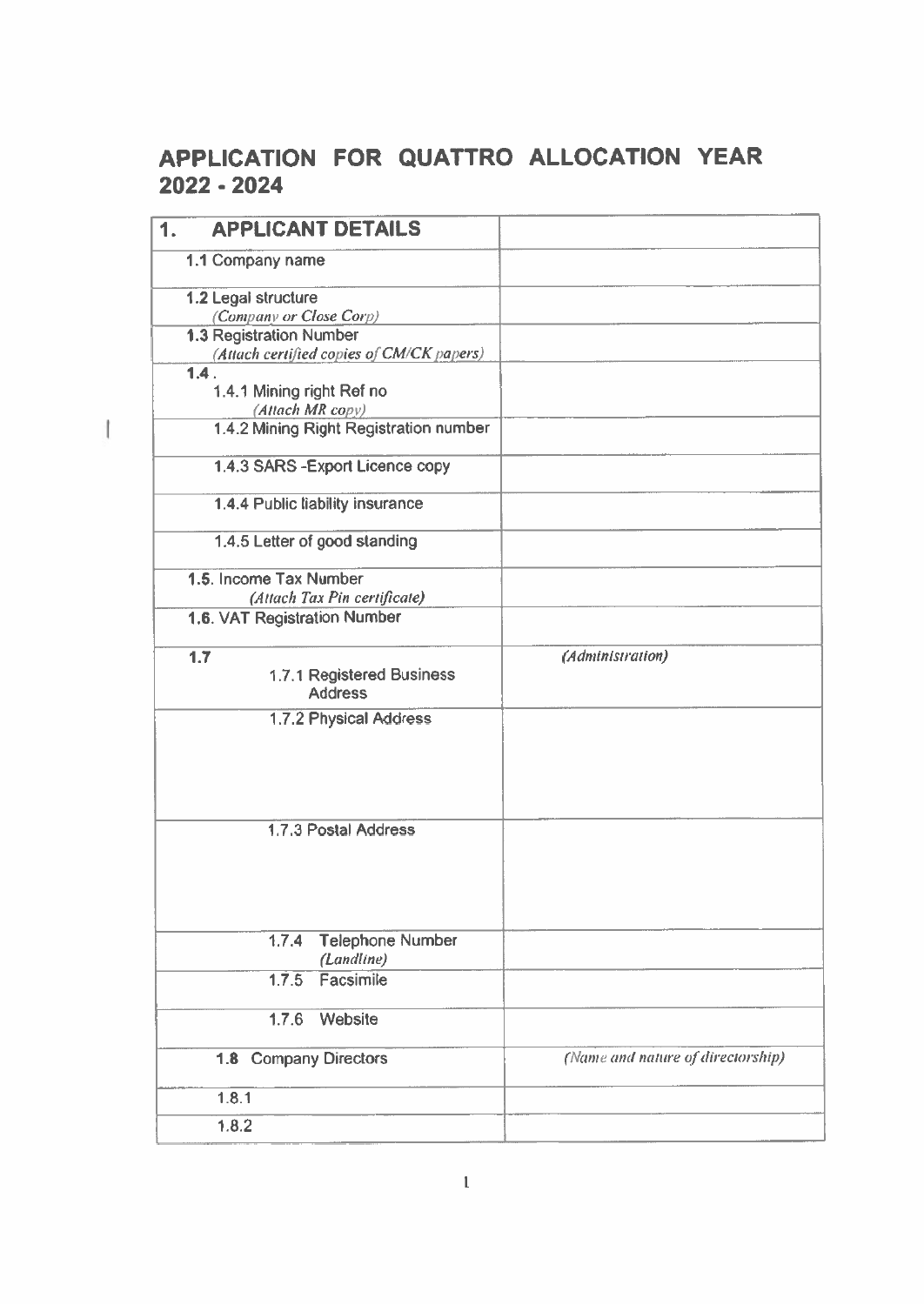| 1.8.3                                                                      |                             |                             |
|----------------------------------------------------------------------------|-----------------------------|-----------------------------|
| 1.8.4                                                                      |                             |                             |
| 1.8.5                                                                      |                             |                             |
| 1.8.6                                                                      |                             |                             |
| 1.9<br>1.9.1 Contact Person (Company<br>Representative, Attach Resolution) |                             |                             |
| <b>1.9.2 Name</b>                                                          |                             |                             |
| 1.9.3 Telephone Number (Landline)                                          |                             |                             |
| 1.9.4 Telephone Number (Cell Phone)                                        |                             |                             |
| <b>E-mail Address</b><br>1.9.5                                             |                             |                             |
| <b>2. OPERATION DETAILS</b>                                                |                             |                             |
| 2.1 Name of operation                                                      |                             |                             |
| 2.2 Operation Ownership                                                    |                             |                             |
| 2.3 If name and ownership differs with<br>applicant, explain relation      |                             |                             |
| 2.4 Reserves (Life of mine)<br>(Attach Reserve Statement)                  |                             |                             |
| 2.5 Production capacity                                                    |                             |                             |
| 2.6 Coal Specifications (RB1 or RB3)                                       | RB <sub>1</sub>             | RB <sub>3</sub>             |
| <b>Net Calorific Value</b>                                                 | minimum 5 850<br>kcal/kg CV | minimum 5 300<br>kcal/kg CV |
| <b>Total Moisture</b>                                                      | maximum 12%                 | maximum 14%                 |
| Volatile matter                                                            | minimum 22%                 | minimum 20%                 |
| Ash                                                                        | maximum 15%                 | maximum 23%                 |
| Sulphur                                                                    | maximum 1.00%               | maximum 1.00%               |
| 2.7 Location of operation                                                  |                             |                             |
| 2.8 Supply (indicate the company's end<br>user supply information)         |                             |                             |
| 2.8.1 Direct access exports                                                |                             |                             |
| (FOB Basis)                                                                |                             |                             |
| 2.8.2 Domestic sales                                                       |                             |                             |
| (Specify)                                                                  |                             |                             |
|                                                                            |                             |                             |
|                                                                            |                             |                             |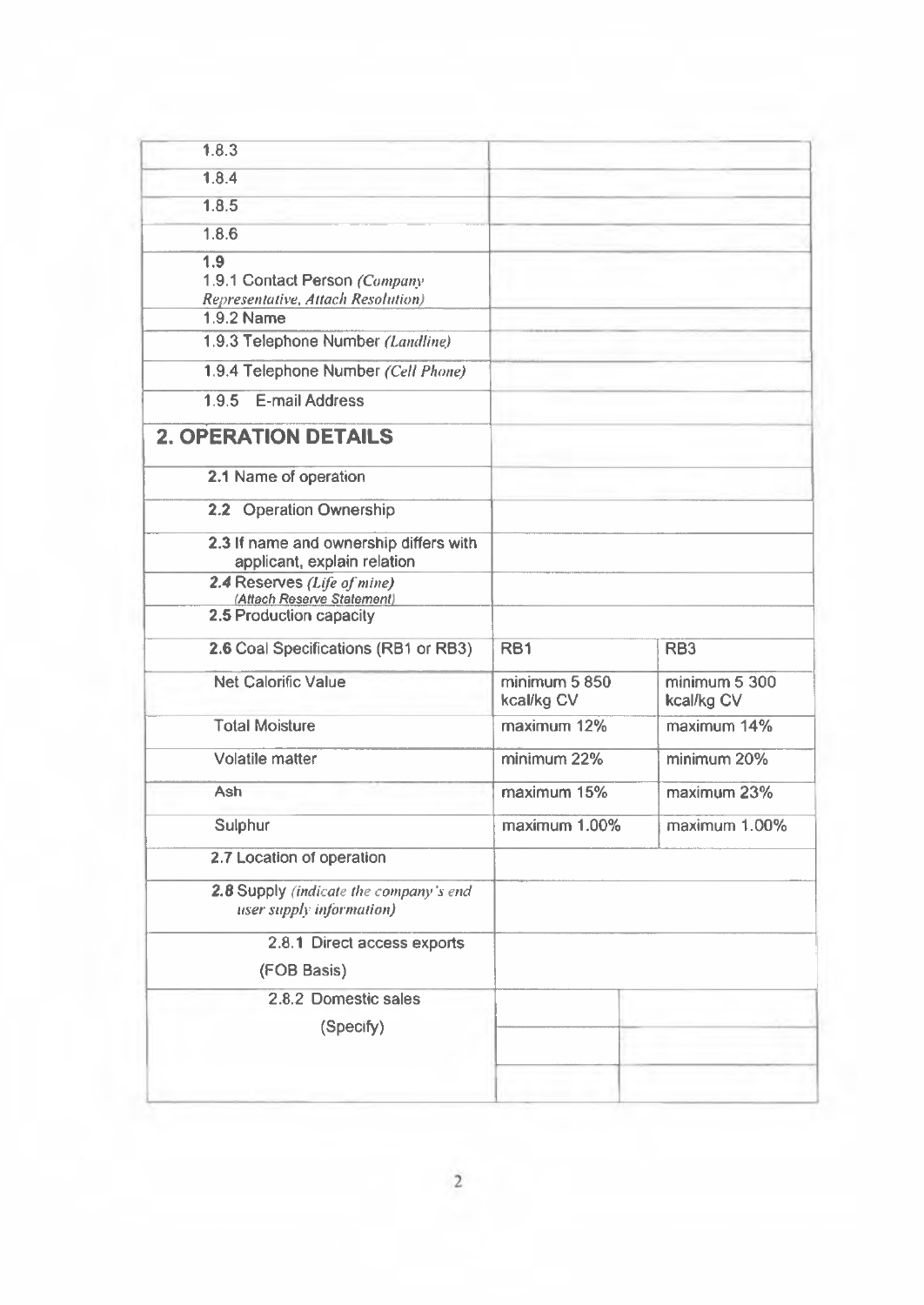| 2.8.3 On site Contact Person                                          |  |
|-----------------------------------------------------------------------|--|
| (Contact Details)                                                     |  |
| 2.8.6 Quattro Allocation (Max                                         |  |
| 400 000 tons per annum)                                               |  |
| 2.9 Indicate whether the company has<br>an existing contract with TFR |  |
| 2.10 Siding from which coal will be<br>loaded (Name and Number)       |  |
| Indicate period of exports take<br>2.11<br>off contracts              |  |

| $\overline{\mathbf{3}}$                                                                                 | <b>BROAD BASED BLACK ECONOMIC EMPOWERMENT</b>                                                                                |                                                                              |  |  |  |  |  |
|---------------------------------------------------------------------------------------------------------|------------------------------------------------------------------------------------------------------------------------------|------------------------------------------------------------------------------|--|--|--|--|--|
| <b>OWNERSHIP</b><br>3.1                                                                                 |                                                                                                                              |                                                                              |  |  |  |  |  |
| <b>3.1.1 SINGLE ENTITY</b><br>3.1.1.1 is there equity ownership by HDSA? Yes /<br><b>No</b>             |                                                                                                                              |                                                                              |  |  |  |  |  |
|                                                                                                         | 3.1.1.2 If yes, what is the effective ownership by HDSA?                                                                     |                                                                              |  |  |  |  |  |
| 3.1.1.3 Furnish Shareholders Agreements, Share Registers & Certificates?<br>(Attach company organogram) |                                                                                                                              |                                                                              |  |  |  |  |  |
| Shareholder's<br><b>Name</b>                                                                            | % Share<br><b>Race</b>                                                                                                       |                                                                              |  |  |  |  |  |
|                                                                                                         |                                                                                                                              |                                                                              |  |  |  |  |  |
|                                                                                                         |                                                                                                                              |                                                                              |  |  |  |  |  |
|                                                                                                         |                                                                                                                              |                                                                              |  |  |  |  |  |
|                                                                                                         |                                                                                                                              |                                                                              |  |  |  |  |  |
| <b>3.1.2 JOINT VENTURE</b>                                                                              |                                                                                                                              |                                                                              |  |  |  |  |  |
| company details.                                                                                        | 3.1.2.1 Each of the participating companies in the joint venture must furnish<br>(Attach documentary proof of joint venture) | separate information on % work allocation and its Rand value, with necessary |  |  |  |  |  |
| Name joint venture                                                                                      | % of work allocated to                                                                                                       | Rand value of work                                                           |  |  |  |  |  |
| partner                                                                                                 | partner                                                                                                                      |                                                                              |  |  |  |  |  |
|                                                                                                         |                                                                                                                              |                                                                              |  |  |  |  |  |
|                                                                                                         |                                                                                                                              |                                                                              |  |  |  |  |  |
|                                                                                                         |                                                                                                                              |                                                                              |  |  |  |  |  |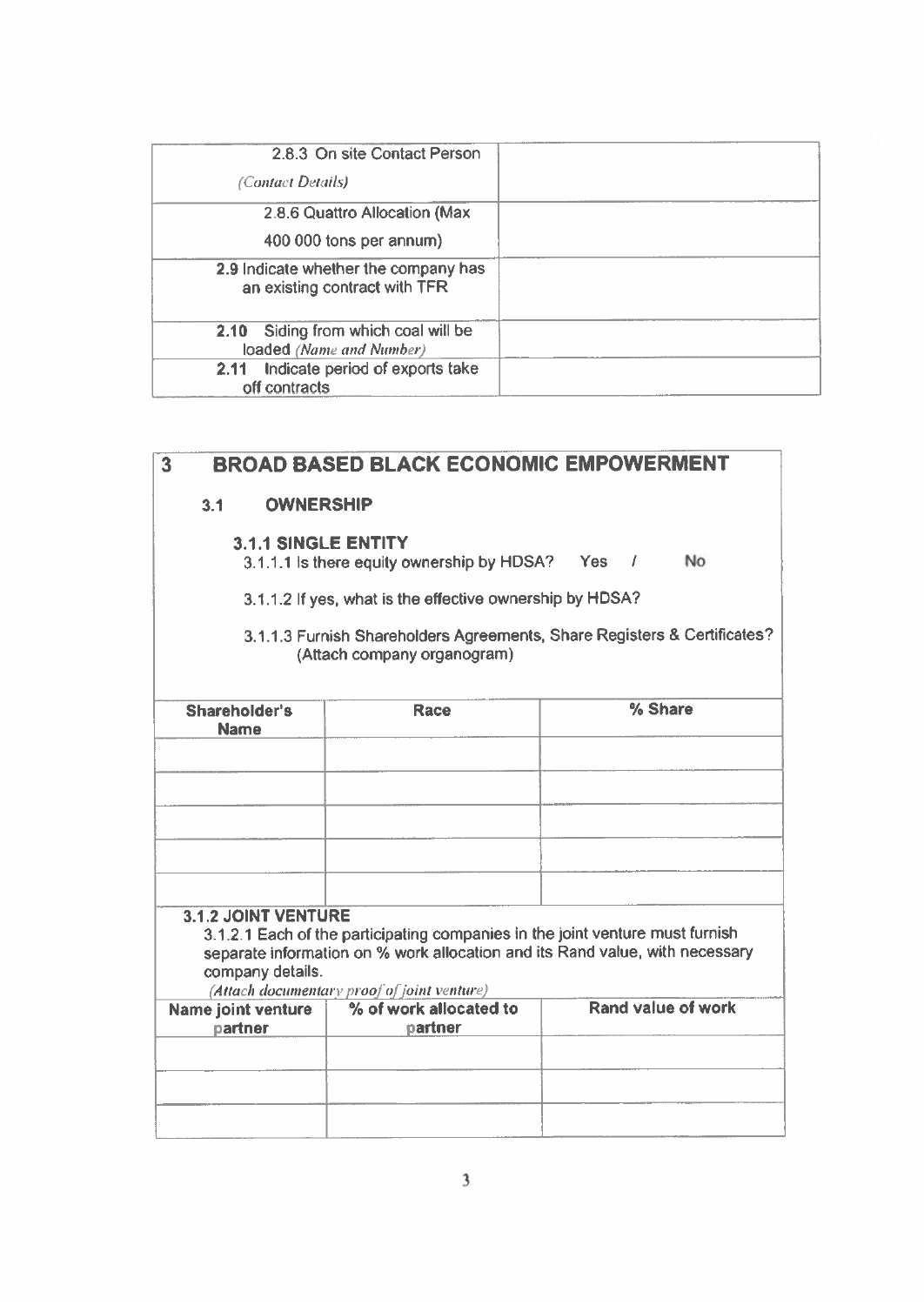|                           | 3.1.2.2 Is there equity ownership by HDSA? Yes                     |      |        |        |     | <b>No</b><br>$\prime$ |                                                                                       |             |
|---------------------------|--------------------------------------------------------------------|------|--------|--------|-----|-----------------------|---------------------------------------------------------------------------------------|-------------|
|                           | 3.1.2.3 If yes, what percentage equity is held by HDSAs in the JV? |      |        |        |     |                       |                                                                                       |             |
|                           |                                                                    |      |        |        |     |                       |                                                                                       |             |
|                           | 3.1.2.4 Furnish a list of Black shareholders within the JV         |      |        |        |     |                       | (Attach certified copies of shareholder's certificates as proof and company structure |             |
| organogram)               |                                                                    |      |        |        |     |                       |                                                                                       |             |
| <b>Shareholder's Name</b> |                                                                    |      | Gender |        |     | % Share               |                                                                                       |             |
|                           |                                                                    |      |        |        |     |                       |                                                                                       |             |
|                           |                                                                    |      |        |        |     |                       |                                                                                       |             |
|                           |                                                                    |      |        |        |     |                       |                                                                                       |             |
|                           |                                                                    |      |        |        |     |                       |                                                                                       |             |
|                           |                                                                    |      |        |        |     |                       |                                                                                       |             |
|                           | 3.2 Compliance with MPRDA and relevant Regulations                 |      |        |        |     |                       |                                                                                       |             |
|                           |                                                                    |      |        |        |     |                       | 3.2.1 Compliance status, any pending notices, directives and orders.                  |             |
|                           | <b>Mine Economics</b>                                              |      |        |        |     |                       |                                                                                       |             |
|                           | Mine Environmental Management                                      |      |        |        |     |                       |                                                                                       |             |
|                           | Social & Labour Plan                                               |      |        |        |     |                       |                                                                                       |             |
|                           | Mine Health & Safety                                               |      |        |        |     |                       |                                                                                       |             |
|                           | <b>3.3 MANAGEMENT CONTROL</b>                                      |      |        |        |     |                       |                                                                                       |             |
|                           | 3.3.1 What is the percentage participation of HDSA at board level? |      |        |        |     |                       |                                                                                       |             |
|                           |                                                                    |      |        |        |     |                       |                                                                                       |             |
|                           | (Attach certified copies of shareholder's certificates as proof)   |      |        |        |     |                       | 3.3.2 Provide a complete list of board members and indicate their voting rights       |             |
| Name of                   | Role                                                               | Race |        | Gender |     | <b>Years within</b>   | $\frac{6}{6}$                                                                         | <b>Time</b> |
| person                    |                                                                    |      |        |        | the |                       | involvement<br>with company                                                           |             |
|                           |                                                                    |      |        |        |     | company               |                                                                                       |             |
|                           |                                                                    |      |        |        |     |                       |                                                                                       |             |
|                           |                                                                    |      |        |        |     |                       |                                                                                       |             |
|                           |                                                                    |      |        |        |     |                       |                                                                                       |             |
|                           | categories?                                                        |      |        |        |     |                       | 3.3.3 What is the percentage participation of HDSA at the following occupational      |             |
|                           |                                                                    |      |        |        |     |                       |                                                                                       |             |
|                           |                                                                    |      |        |        |     |                       |                                                                                       |             |
|                           | <b>Senior Management</b>                                           |      |        |        |     |                       | $\frac{0}{0}$                                                                         |             |
|                           | Middle Management                                                  |      |        |        |     |                       | $\frac{0}{0}$                                                                         |             |
|                           | <b>Junior Management</b>                                           |      |        |        |     |                       | $\frac{0}{0}$                                                                         |             |
|                           | <b>Core&amp; Critical Skills</b>                                   |      |        |        |     |                       | $\frac{1}{2}$                                                                         |             |